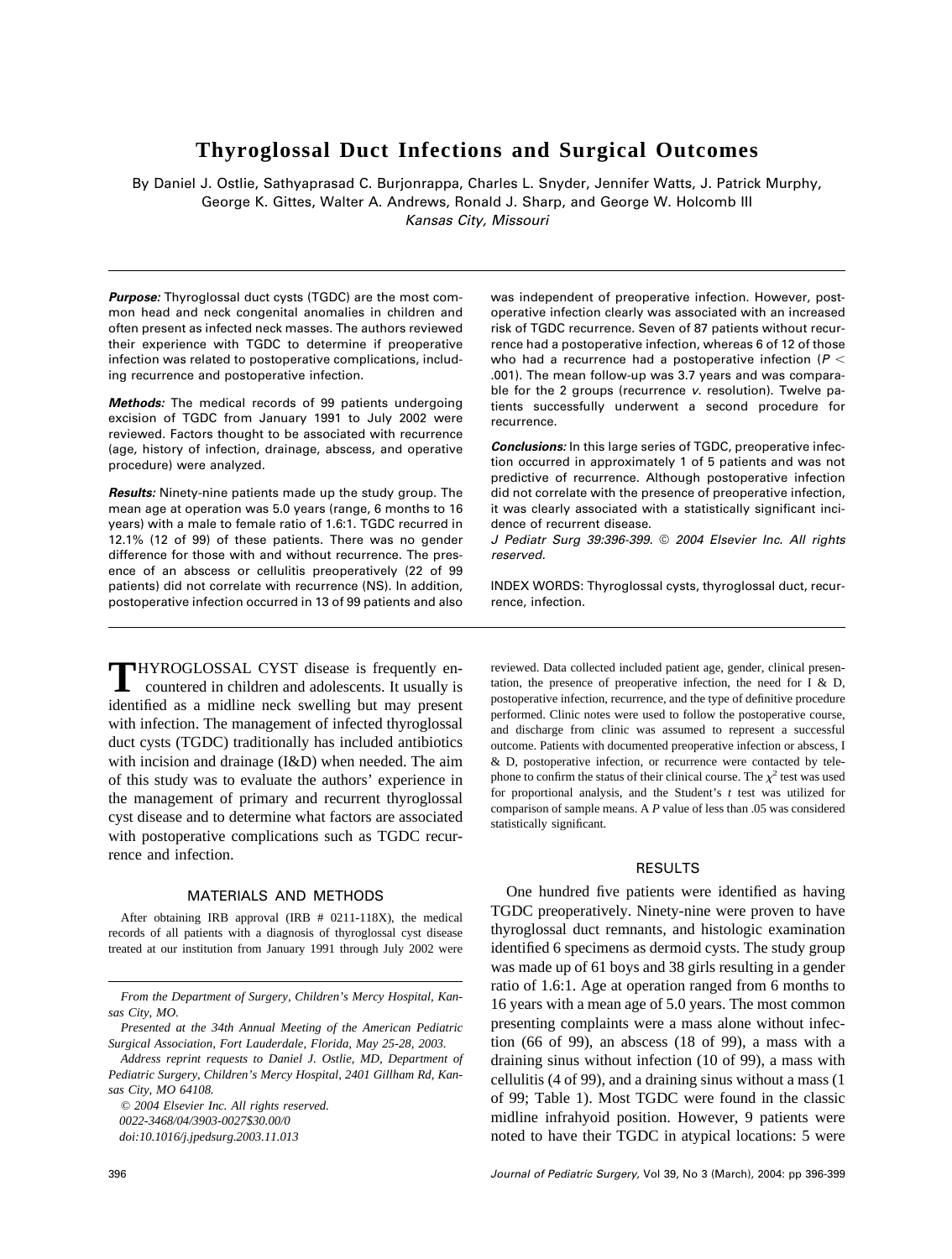**Table 1. The Primary Presenting Signs in this Series of 99 Patients With a Thyroglossal Duct Cyst**

| Sign                               | No. of Patients |
|------------------------------------|-----------------|
| Mass alone (no infection)          | 66              |
| Abscess                            | 18              |
| Mass/draining sinus (no infection) | 10              |
| Mass with cellulitis               | 4               |
| Draining sinus (no infection)      |                 |
| TOTAL                              | 99              |

suprahyoid, 3 were infrahyoid and to the left, and 1 was infrahyoid and to the right.

## *Clinical Outcomes*

TGDC recurred in 12.1% (12 of 99) of the patients. There was no gender difference for those with or without recurrences. We analyzed these data in 2 ways. First, of the 99 patients who presented with a TGDC and underwent surgical intervention, there was no evidence of preoperative infection in 77. In this group without preoperative infection, 9 patients had recurrence of their disease, whereas 68 recovered uneventfully. Of the 22 patients who did have preoperative infection, 18 of these presented initially with an abscess, and 4 presented with cellulitis. In the 18 patients with preoperative abscess formation, drainage of the abscess was accomplished in 15 patients (11 I & D and 4 spontaneously drained). In this group of 15 patients, only 1 patient had recurrent disease. In the 3 patients with abscess who were treated with antibiotic therapy, one patient had a recurrent TGDC. In addition, in the 4 patients who presented initially with cellulitis and underwent preoperative antibiotic therapy, 3 had an uneventful postoperative recovery without evidence of recurrent disease; however, one did have a recurrent TGDC. There was no statistical difference regarding recurrence between those patients who presented with infection (3 of 22) compared with those who did not present in this way (9 of 77; Fig 1).

The second way in which these data were analyzed compared postoperative infection with the development of recurrent disease. Postoperative infection developed in 13 of the 99 patients and was independent of preoperative infection. In 87 patients, there was no evidence of recurrent disease, and only 7 of these 87 (8%) patients had a postoperative infection. Although only 8% of the patients with successful resection without recurrence had a postoperative infection, 50% of those who developed a recurrence (6 of 12) had a postoperative infection ( $P \leq$ .001). Thus, 12 patients had recurrent disease, in which, 6 of these recurrences were found in patients with a postoperative infection, and 6 were not associated with postoperative infection. Each of these 12 patients with recurrent disease underwent reoperation with wide excision of the area and re-excision of the hyoid bone; there was no evidence of second recurrences in this series (Fig 2). The mean length of follow-up in this series was 3.7 years, and was similar for the 2 groups (recurrence *v* resolution).

#### **DISCUSSION**

Thyroglossal cyst disease is the most common developmental neck lesion in the pediatric population. There is a slight male predominance. These lesions usually present as a midline mass, but can present initially as a draining sinus or abscess (Fig 3). Clinically, the cyst usually is in the midline infrahyoid position with the duct extending cephalad from the cyst through the hyoid bone to the foramen cecum. Variations in the normal embryologic development may lead to slight differences in the



**Fig 1. This schematic shows the clinical course of the 99 patients in this series regarding whether preoperative infection was present.**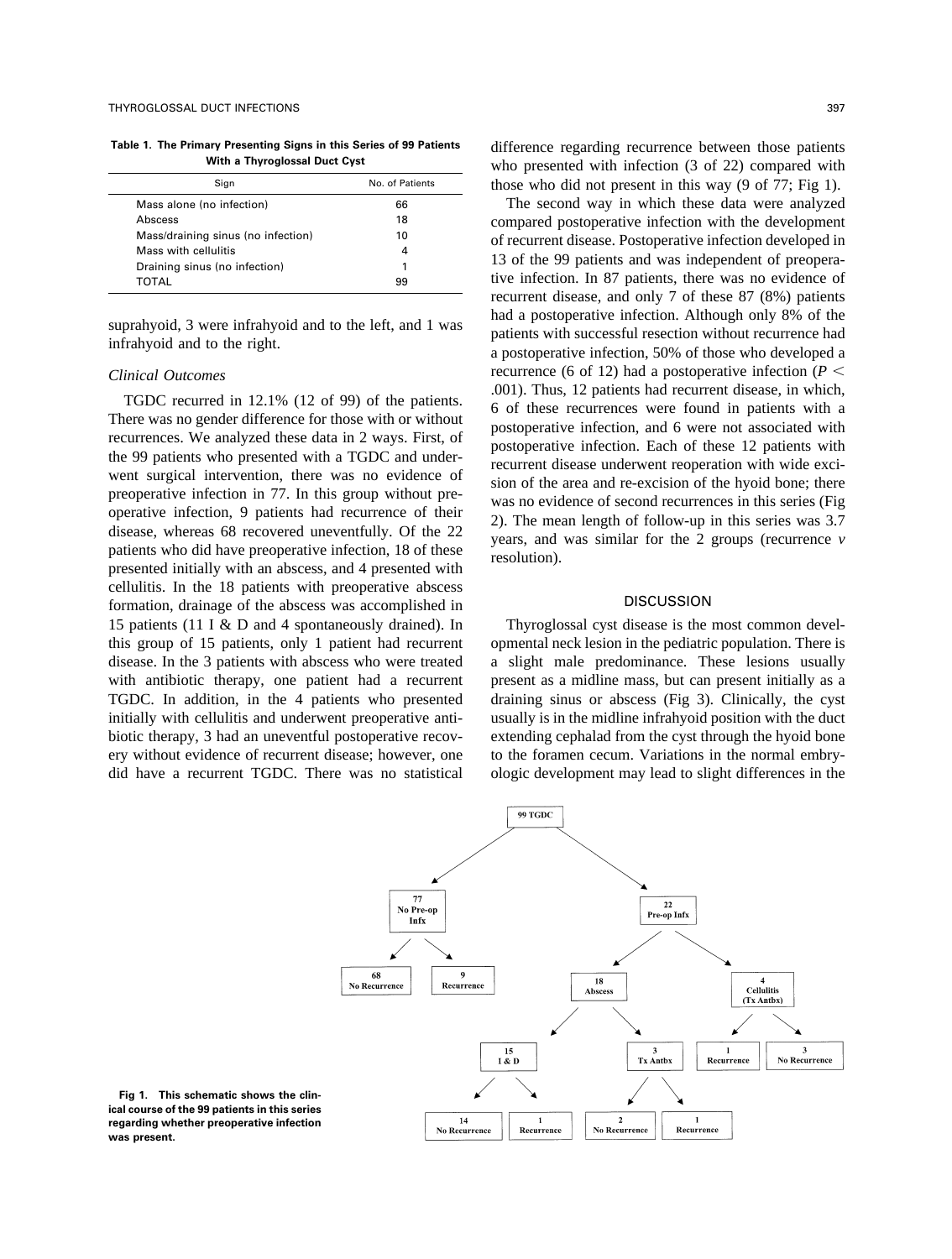



location of a TGDC.<sup>1-3</sup> This tendency for aberrant location was seen in our series in which 9 patients had their TGDC in an atypical location. The thyroglossal duct has a varying number of branches and secretory glands, which merge into a single duct at the level of the cranial portion of the hyoid bone. As this single duct approaches the foramen cecum, it branches into many ductuli.4 The duct epithelium can vary from columnar to stratified squamous, and associated ectopic thyroid tissue is found in up to 8% of specimens.3,5

There are few reports on the management of infected TGDCs in the literature. Some of these are historical in nature. Pollock and Stevenson<sup>6</sup> felt that an inflamed cyst should not be incised unless absolutely necessary because the definitive operation is easier in the absence of scar tissue or a cutaneous fistula. They reported that the inflammation will subside spontaneously, and it can be treated with antibiotics. Twelve years later, Brereton and Symonds7 suggested that most cysts have some degree of infection or inflammation at presentation and recommended early surgery after diagnosis. Recently, Ducic et al8 noted that preoperative infection was the only statistically significant clinical difference noted between a successful and an unsuccessful outcome in their series. However, histologic analysis of their specimens showed there was a substantially greater number of multiple thyroglossal duct tracts noted in the group that did not respond to a Sistrunk procedure. Similarly, Flageole et al9 noted that 40% of their TGDCs that were initially infected had recurrence, whereas only 8% recurred in 87 that were not infected initially. Similar findings were described by Athow et al<sup>10</sup> as well.

In our series, there was no statistical relationship between the presence of preoperative infection and the development of postoperative infection or recurrent disease. However, there was a statistically significant relationship between the development of postoperative infection and recurrent disease. This information may be beneficial when counseling parents on the expected postoperative course when their child has a preoperative TGDC infection. At the same time, in our series as well as in other reports, a recurrence rate of 10 to 15% should be mentioned to the parents before the initial operation.



**Fig 3. A patient with a thyroglossal duct cyst and underlying swelling is shown. The black arrow points to a cutaneous fistula tract from the thyroglossal duct cyst.**